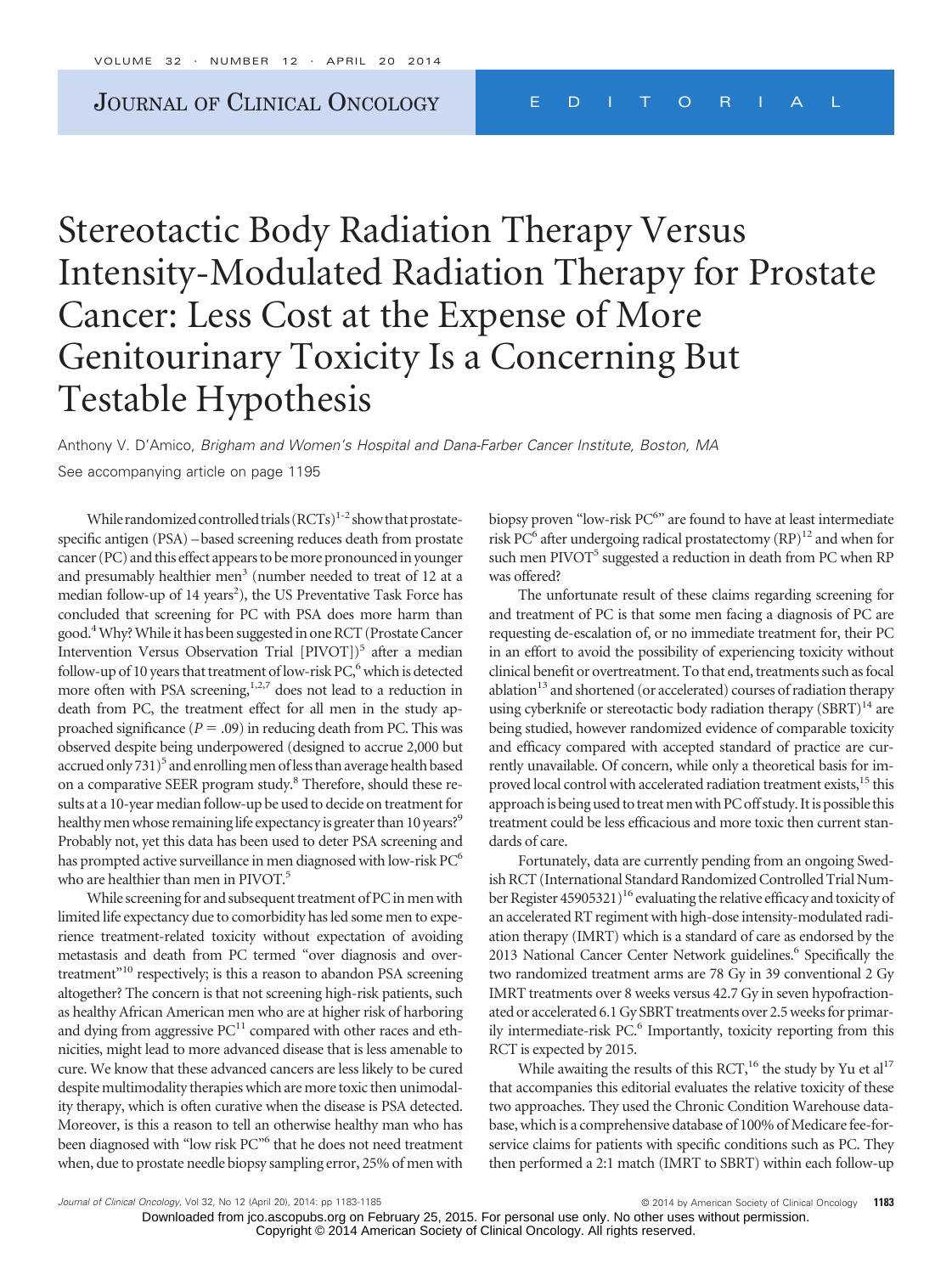interval of 6, 12 or 24 months using the Mahalanobis matching technique18 by age, race, residence in a metropolitan county, comorbidity, receipt of androgen deprivation therapy (ADT), income and prior influenza vaccination as well prior visit to a primary care provider to create the data set for analysis. They used a random effects logit model<sup>19</sup> adjusting for age, comorbidity and ADT use to estimate the adjusted odds of toxicity at 6, 12 and 24 months for men treated with SBRT as compared with IMRT.

They generated the concerning but testable hypothesis that SBRT has more genitourinary (GU) toxicity but is less expensive than IMRT, after accounting for the cost of the increased GU toxicity observed with its use.<sup>17</sup> Specifically, they show in their Table 2 that GU complications were significantly increased for men treated with SBRT versus IMRT with adjusted odds ratio (AOR): 1.29 (95% CI, 1.05 to 1.53); *P* = .009; AOR: 1.23 (95% CI, 1.03 to 1.43); *P* = .01; and AOR: 1.38  $(95\% \text{ CI: } 1.12 \text{ to } 1.63); P = .001 \text{ at } 6, 12, \text{ and } 24 \text{ months respectively.}$ Also, as shown in their Figure  $1^{17}$  the respective increase at 6, 12 and 24 months in the rates of GU toxicity for SBRT as compared with IMRT was 3% (15.6% *v* 12.6), 3.9% (27.1% *v* 23.2%) and 7.6% (43.9% *v* 36.3%).

It is important to recognize that Yu et  $al<sup>17</sup>$  generate a testable hypothesis and not proof of causation because these results are nonrandomized and there are several patient and treatment factors<sup>20-22</sup> that could have influenced the results. In this regard, the authors could not adjust for such factors because the information was not available; namely, baseline GU and GI function, dose fractionation schemes employed for IMRT and SBRT, dose volume constraints used and whether these were achieved or violated, expertise of the physics staff involved in quality assurance of treatment delivery, medication use such as anticoagulants, and prostate gland volume.

They also could not adjust for the use of pelvic RT which can contribute to higher GI toxicity.<sup>23</sup> However, they note that since more men undergoing IMRT as compared with SBRT received supplemental ADT that they were more likely to have high-risk PC.<sup>6</sup> As a result, some men during the study period may have been treated using both ADT and pelvic RT. Although the matching method<sup>18</sup> and multivariate model<sup>19</sup> that adjusted for ADT use should have adjusted for pelvic RT use if it was always used with ADT, it is possible that some men undergoing IMRT could have received pelvic RT without ADT, which would tend to increase the overall GI toxicity of IMRT compared with SBRT, creating concern for the observed increase in GI toxicity at 6 months in men treated with SBRT as compared with IMRT.

Finally, the absolute rates of GU toxicity for men treated with SBRT as compared with IMRT were high and do not reflect clinical experience to date for  $IMRT^{24}$  or  $SBRT^{13}$  use with regard to clinically significant GU toxicities such as urethral strictures, urinary incontinence, and obstruction. These numbers may be inflated because they were not able to measure the grade of toxicity. Therefore, if these percentages include mostly grade 1 toxicity the clinical significance of the results remain difficult to assess. They also included diagnostic procedures such as cystourethroscopy and complex uroflowmetry, which may have been performed for an issue that was not treatment related. Nevertheless, the same metrics were used to assess toxicity rates across the two modalities so the increasing difference in GU toxicity over time following SBRT versus IMRT may still have merit.

Therefore, when treating men with PC, is it acceptable to recommend a more convenient treatment that takes less time and is less expensive despite the possibility of increased toxicity and unknown comparative efficacy to current standards of practice? I do not think so.

In conclusion, despite the potential limitations of the study by Yu et al $17$  including the lack of adjustment for important patient and treatment factors in the model and the inability to assess the grade of the GU complications, the results of the current study should raise our awareness that the potential for an increase in clinically significant GU toxicity with SBRT as compared with IMRT exists. As the authors allude to in their concluding remarks, I would also recommend that until the results of the Swedish RCT<sup>16</sup> are available to provide data about the relative efficacy and toxicity among men treated with IMRT versus accelerated RT, accelerated RT regiments utilizing cyberknife or SBRT for PC should only be performed in the setting of welldesigned clinical trials.

#### **AUTHOR'S DISCLOSURES OF POTENTIAL CONFLICTS OF INTEREST**

### The author(s) indicated no potential conflicts of interest.

#### **REFERENCES**

1. Schröder FH, Hugosson J, Roobol MJ, et al: Screening and prostatecancer mortality in a randomized European study. N Engl J Med 360:1320- 1328, 2009

**2.** Hugosson J, Carlsson S, Aus G, et al: Mortality results from the Göteborg randomised population-based prostate-cancer screening trial. Lancet Oncol 11: 725-732, 2010

**3.** Crawford ED, Grubb R 3rd, Black A, et al: Comorbidity and mortality results from a randomized prostate cancer screening trial. J Clin Oncol 29:355-361, 2010

**4.** US Preventative Services Task Force: Screening for prostate cancer: Current recommendation. 2012. [http://www.uspreventiveservicestaskforce.org/](http://www.uspreventiveservicestaskforce.org/prostatecancerscreening.htm) [prostatecancerscreening.htm](http://www.uspreventiveservicestaskforce.org/prostatecancerscreening.htm)

**5.** Wilt TJ, Brawer MK, Jones KM, et al: Radical prostatectomy versus observation for localized prostate cancer. N Engl J Med 367:203-213, 2012

**6.** Mohler JL, Kantoff PW, Armstrong AJ, et al: Prostate cancer, version 1.2014. J Natl Compr Canc Netw 11:1471-1479, 2013

**7.** Andriole GL, Crawford ED, Grubb RL 3rd, et al: Mortality results from randomized prostate-cancer screening trial. N Engl J Med 360:1310-1319, 2009

**8.** Aizer AA, Chen MH, Hattangadi J, D'Amico AV: Initial management of prostate-specific antigen-detected, low-risk prostate cancer and the risk of death from prostate cancer. BJU Int 113:43-50, 2014

**9.** US Social Security Administration: Actuarial life table. [http://www.ssa.gov/](http://www.ssa.gov/oact/STATS/table4c6.html) [oact/STATS/table4c6.html](http://www.ssa.gov/oact/STATS/table4c6.html)

**10.** Esserman LJ, Thompson IM Jr, Reid B: Overdiagnosis and overtreatment in cancer: An opportunity for improvement. JAMA 310:797-798, 2013

**11.** Division of Cancer Prevention and Control, National Center for Chronic Disease Prevention and Health Promotion: Prostate cancer rates by race and ethnicity. 2013.<http://www.cdc.gov/cancer/prostate/statistics/race.htm>

**12.** Suardi N, Briganti A, Gallina A, et al: Testing the most stringent criteria for selection of candidates for active surveillance in patients with low-risk prostate cancer. BJU Int 105:1548-1552, 2010

**13.** Ahmed HU, Hindley RG, Dickinson L, et al: Focal therapy for localised unifocal and multifocal prostate cancer: A prospective development study. Lancet Oncol 13:622-632, 2012

**14.** Boike TB, Lotan Y, Cho LC, et al: Phase I dose-escalation study of stereotactic body radiation therapy for low- and intermediate-risk prostate cancer. J Clin Oncol 29:2020-2026, 2011

**15.** Cho LC, Timmerman R, Kavanagh B: Hypofractionated external-beam radiotherapy for prostate cancer. Prostate Cancer doi: 10.1155/2013/103547. [epub ahead of print on March 7, 2013]

**16.** ISRCTN: Phase III study of hypofractionated radiotherapy of intermediate risk localized prostate cancer.<http://www.controlled-trials.com/ISRCTN45905321>

**17.** Yu JB, Cramer LD, Herrin J, et al: Stereotactic body radiation therapy versus intensity-modulated radiation therapy for prostate cancer: Comparison of toxicity. J Clin Oncol 32:1195-1202, 2014

**18.** Rubin DB: Bias reduction using mahalanobis-metric matching. Biometrics 36:293-298, 1980